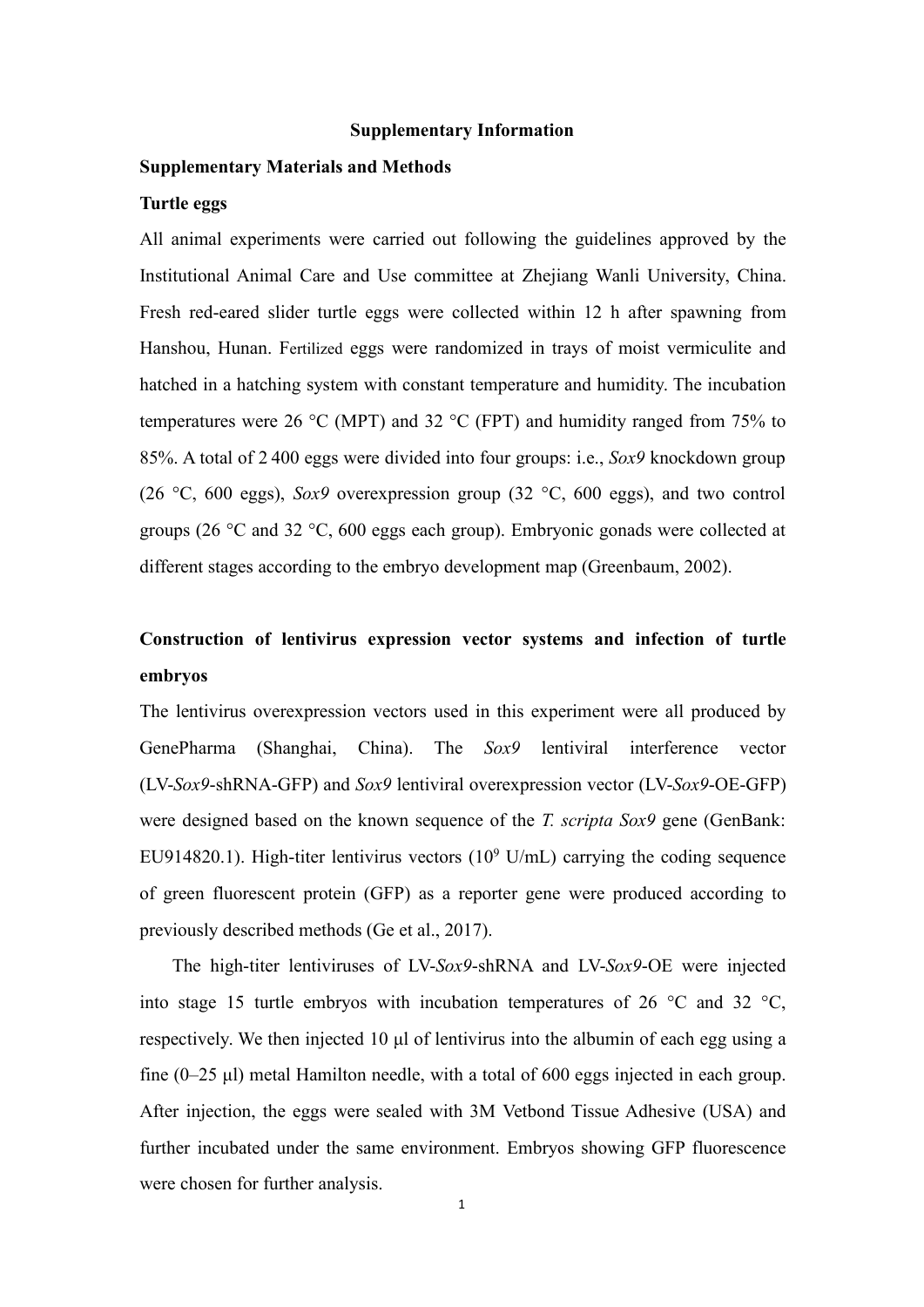#### **Paraffin sections and hematoxylin-eosin (H&E) staining**

The gonad-mesonephros complexes (GMCs) of stage 25 *T. scripta* embryos were fixed in 4% paraformaldehyde (PFA) for 24 h at 4 °C, then stored in 50% ethanol at 4 °C for tissue sectioning. After dehydration in graded ethanol, the GMCs were embedded in paraffin wax and sectioned (5–6 μm). Paraffin sections were deparaffinized and rehydrated before H&E staining. The stained sections were visualized under light microscopy (Nikon, Japan).

### **Immunofluorescence staining**

Paraffin sections were deparaffinized and rehydrated (xylene for 30 min, xylene:ethanol 1:1 for 10 min, ethanol for 3 min, 90% ethanol for 3 min, 70% ethanol for 3 min, 50% ethanol for 3 min, and water for 3 min) before immersion in 10 mM sodium citrate buffer for 20 min at 95 °C for antigen retrieval. After blocking for 1 h in blocking solution (10% normal donkey serum, 3% bovine serum albumin (BSA), and  $0.3\%$  Triton X-100) at room temperature, sections were incubated overnight at 4 °C with primary antibodies (rabbit anti-SOX9 (1: 1 000, Millipore), rabbit anti-VASA (1:50, Abcam, UK), goat anti-FOXL2 (1: 250, Abcam), and mouse anti-CTNNB1 (1: 250, Sigma, USA), rabbit anti-AMH (1: 200, produced privately through Sangon Biotech)). The sections were then washed three times (10 min each time) with PBST (0.3% Triton X-100/phosphate-buffered saline), followed by incubation with secondary antibodies (IgG-594 (1:250, Invitrogen) and IgG-488 (1:250, Invitrogen)) for 2 h at room temperature in a dark environment, and further washing. Nuclei were stained with 4',6-diamidino-2-phenylindole (DAPI). Gonadal sections were imaged using a fluorescence microscope (Ti-E, Nikon, Japan) or a confocal microscope (A1Plus, Nikon, Japan).

## **RNA extraction and qRT-PCR**

Total RNA was isolated using a TRIzol kit (Thermo Scientific, USA), and 1 μg of total RNA was digested with DNase I and reverse transcribed into cDNA using a